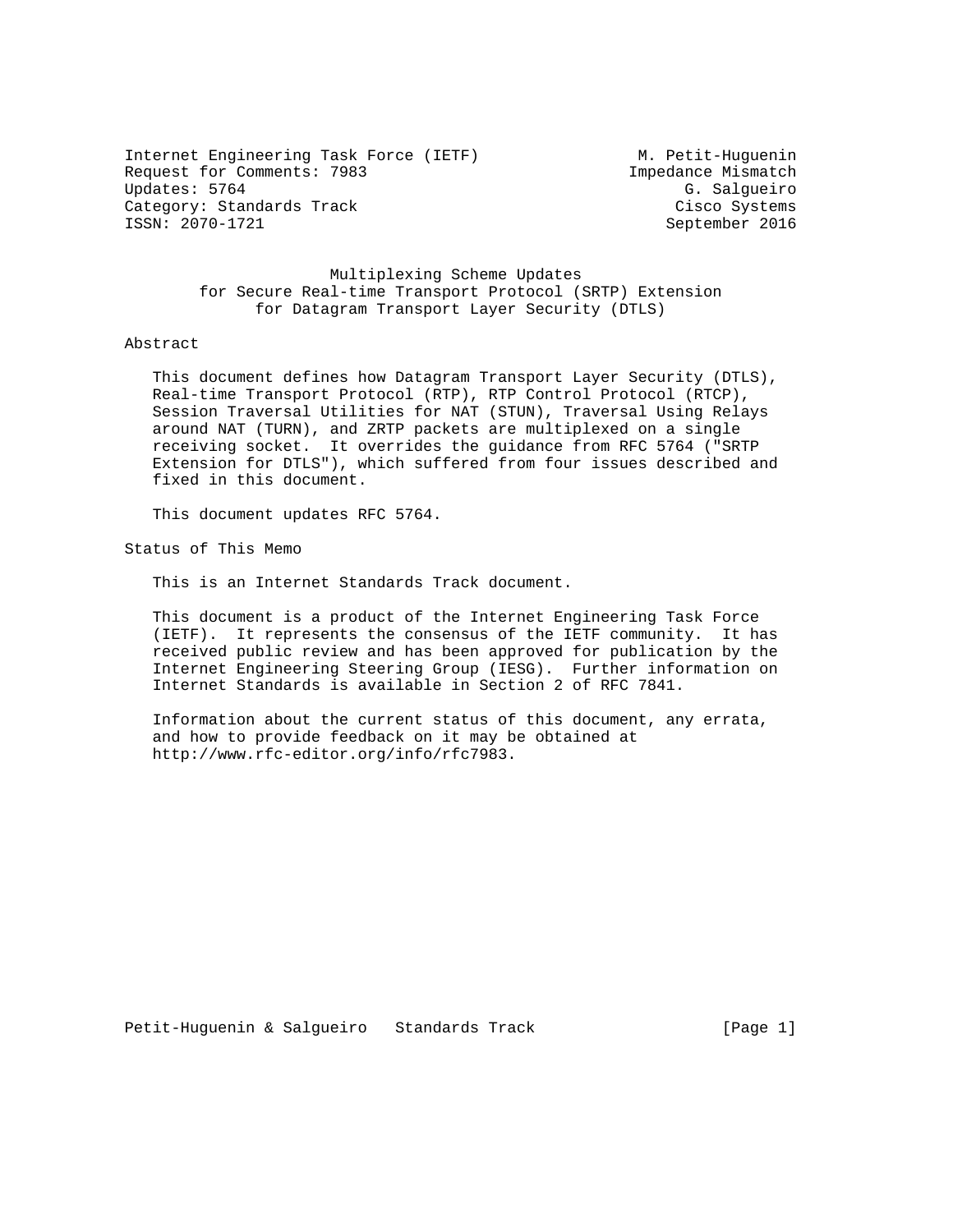Copyright Notice

 Copyright (c) 2016 IETF Trust and the persons identified as the document authors. All rights reserved.

 This document is subject to BCP 78 and the IETF Trust's Legal Provisions Relating to IETF Documents (http://trustee.ietf.org/license-info) in effect on the date of publication of this document. Please review these documents carefully, as they describe your rights and restrictions with respect

 to this document. Code Components extracted from this document must include Simplified BSD License text as described in Section 4.e of the Trust Legal Provisions and are provided without warranty as described in the Simplified BSD License.

 This document may contain material from IETF Documents or IETF Contributions published or made publicly available before November 10, 2008. The person(s) controlling the copyright in some of this material may not have granted the IETF Trust the right to allow modifications of such material outside the IETF Standards Process. Without obtaining an adequate license from the person(s) controlling the copyright in such materials, this document may not be modified outside the IETF Standards Process, and derivative works of it may not be created outside the IETF Standards Process, except to format it for publication as an RFC or to translate it into languages other than English.

Table of Contents

| 2.             |                                                               | $\overline{4}$ |
|----------------|---------------------------------------------------------------|----------------|
| 3.             | Implicit Allocation of Codepoints for New STUN Methods        | 4              |
| $4$ .          |                                                               | 5              |
| 5.             | Implicit Allocation of New Codepoints for TLS ContentTypes .  | 5              |
| б.             | Multiplexing of TURN Channels                                 | 7              |
| 7 <sub>1</sub> |                                                               | -8             |
| 8 <sub>1</sub> |                                                               | 9              |
| 9.             |                                                               | 10             |
|                |                                                               | 10             |
|                |                                                               | 10             |
|                | 9.3. Traversal Using Relays around NAT (TURN) Channel Numbers | 11             |
|                |                                                               | 11             |
|                | Normative References<br>$10.1$ .                              | 11             |
|                | 10.2. Informative References                                  | 12             |
|                |                                                               | 13             |
|                |                                                               | 13             |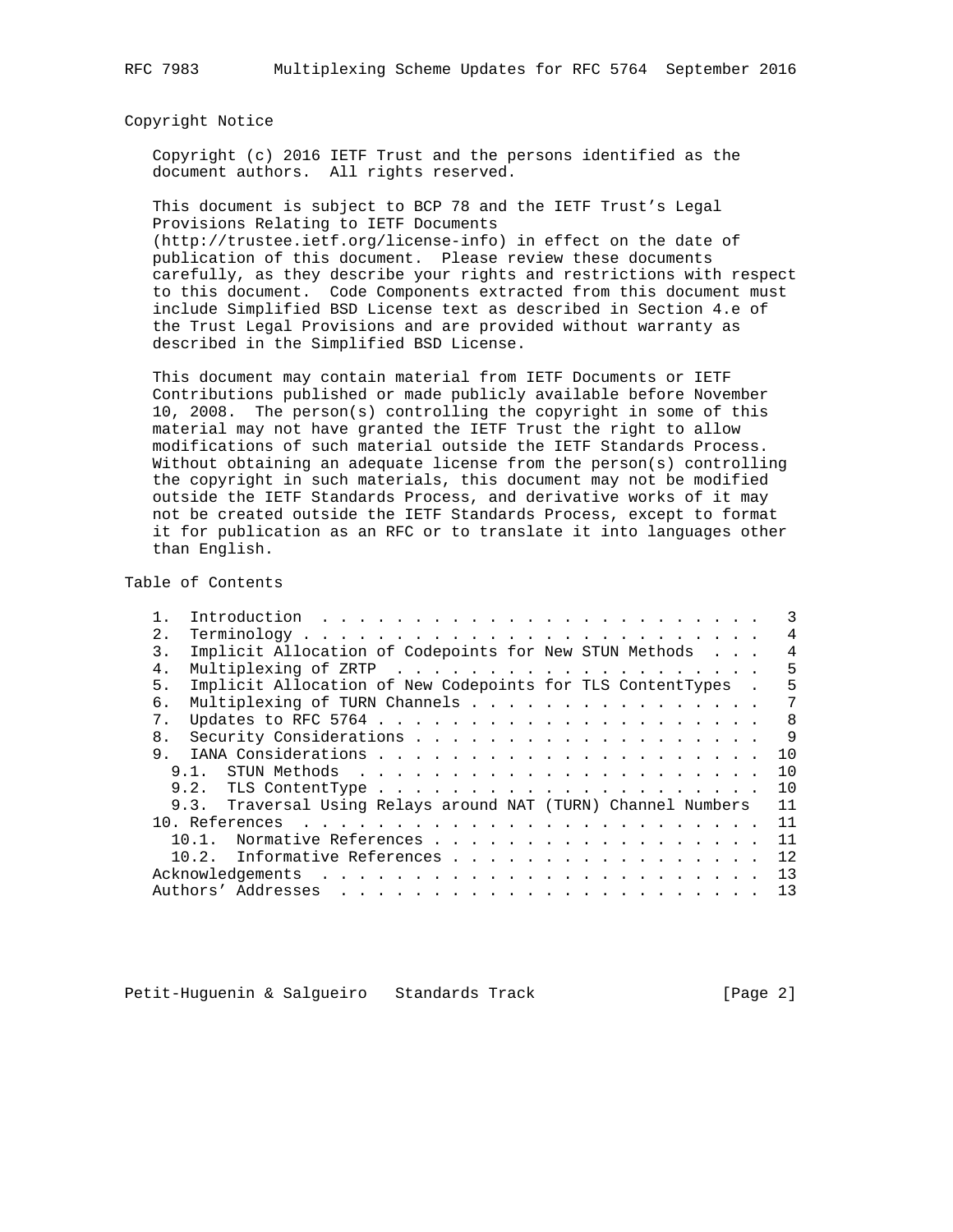### 1. Introduction

 Section 5.1.2 of "Datagram Transport Layer Security (DTLS) Extension to Establish Keys for the Secure Real-time Transport Protocol (SRTP)" [RFC5764] defines a scheme for a Real-time Transport Protocol (RTP) [RFC3550] receiver to demultiplex DTLS [RFC6347], Session Traversal Utilities for NAT (STUN) [RFC5389], and Secure Real-time Transport Protocol (SRTP) / Secure Real-time Transport Control Protocol (SRTCP) [RFC3711] packets that are arriving on the RTP port. Unfortunately, this demultiplexing scheme has created problematic issues:

- 1. It implicitly allocated codepoints for new STUN methods without an IANA registry reflecting these new allocations.
- 2. It did not take into account the fact that ZRTP [RFC6189] also needs to be demultiplexed with the other packet types explicitly mentioned in Section 5.1.2 of RFC 5764.
- 3. It implicitly allocated codepoints for new Transport Layer Security (TLS) ContentTypes without an IANA registry reflecting these new allocations.
- 4. It did not take into account the fact that the Traversal Using Relays around NAT (TURN) usage of STUN can create TURN channels that also need to be demultiplexed with the other packet types explicitly mentioned in Section 5.1.2 of RFC 5764.

 Having overlapping ranges between different IANA registries becomes an issue when a new codepoint is allocated in one of these registries without carefully analyzing the impact it could have on the other registries when that codepoint is demultiplexed. Among other downsides of the bad design of the demultiplexing algorithm detailed in [RFC5764], it creates a requirement for coordination between codepoint assignments where none should exist, and that is organizationally and socially undesirable. However, RFC 5764 has been widely deployed, so there must be an awareness of this issue and how it must be dealt with. Thus, even if the feature related to a codepoint is not initially thought to be useful in the context of demultiplexing, the respective IANA registry expert should at least raise a flag when the allocated codepoint irrevocably prevents multiplexing.

Petit-Huguenin & Salgueiro Standards Track [Page 3]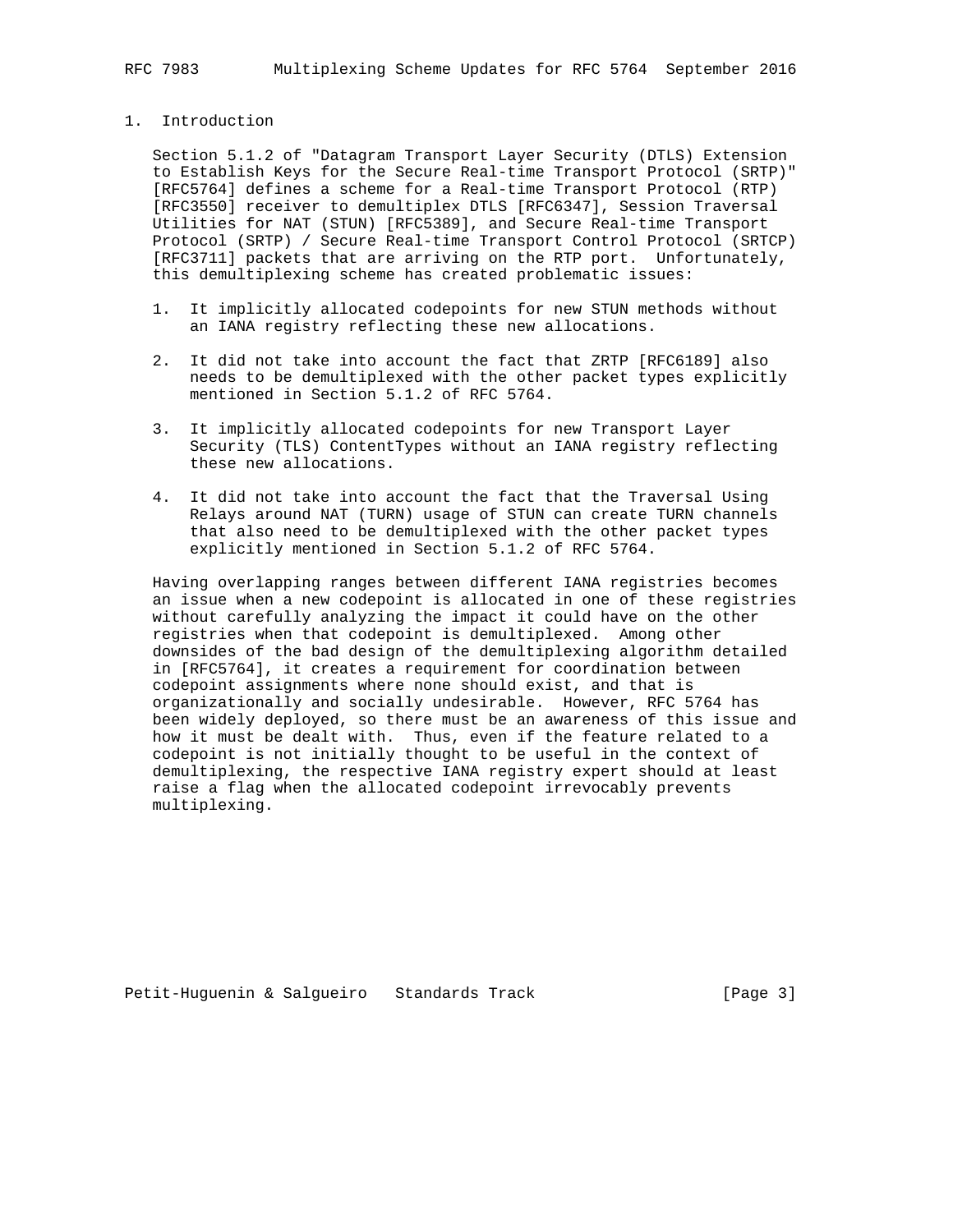The first goal of this document is to make sure that future allocations in any of the affected protocols are done with the full knowledge of their impact on multiplexing. This is achieved by updating [RFC5764], which includes modifying the IANA registries with instructions for coordination between the protocols at risk.

 A second goal is to permit the addition of new protocols to the list of existing multiplexed protocols in a manner that does not break existing implementations.

 At the time of this writing, the flaws in the demultiplexing scheme were unavoidably inherited by other documents, such as [RFC7345] and [SDP-BUNDLE]. So in addition, these and any other affected documents will need to be corrected with the updates this document provides.

2. Terminology

 The key words "MUST", "MUST NOT", "REQUIRED", "SHALL", "SHALL NOT", "SHOULD", "SHOULD NOT", "RECOMMENDED", "MAY", and "OPTIONAL" in this document are to be interpreted as described in [RFC2119].

3. Implicit Allocation of Codepoints for New STUN Methods

 The demultiplexing scheme in [RFC5764] states that the receiver can identify the packet type by looking at the first byte. If the value of this first byte is 0 or 1, the packet is identified to be STUN. The problem with this implicit allocation is that it restricts the codepoints for STUN methods (as described in Section 18.1 of [RFC5389]) to values between 0x000 and 0x07F, which in turn reduces the number of possible STUN method codepoints assigned by IETF Review (i.e., the range 0x000 - 0x7FF) from 2048 to only 128 and eliminates the possibility of having STUN method codepoints assigned by Designated Expert (i.e., the range 0x800 - 0xFFF).

 To preserve the Designated Expert range, this document allocates the values 2 and 3 to also identify STUN methods.

 The IANA Registry for STUN methods has been modified to mark the codepoints from 0x100 to 0xFFF as Reserved. These codepoints can still be allocated, but require IETF Review with a document that will properly evaluate the risk of an assignment overlapping with other registries.

Petit-Huguenin & Salgueiro Standards Track Track [Page 4]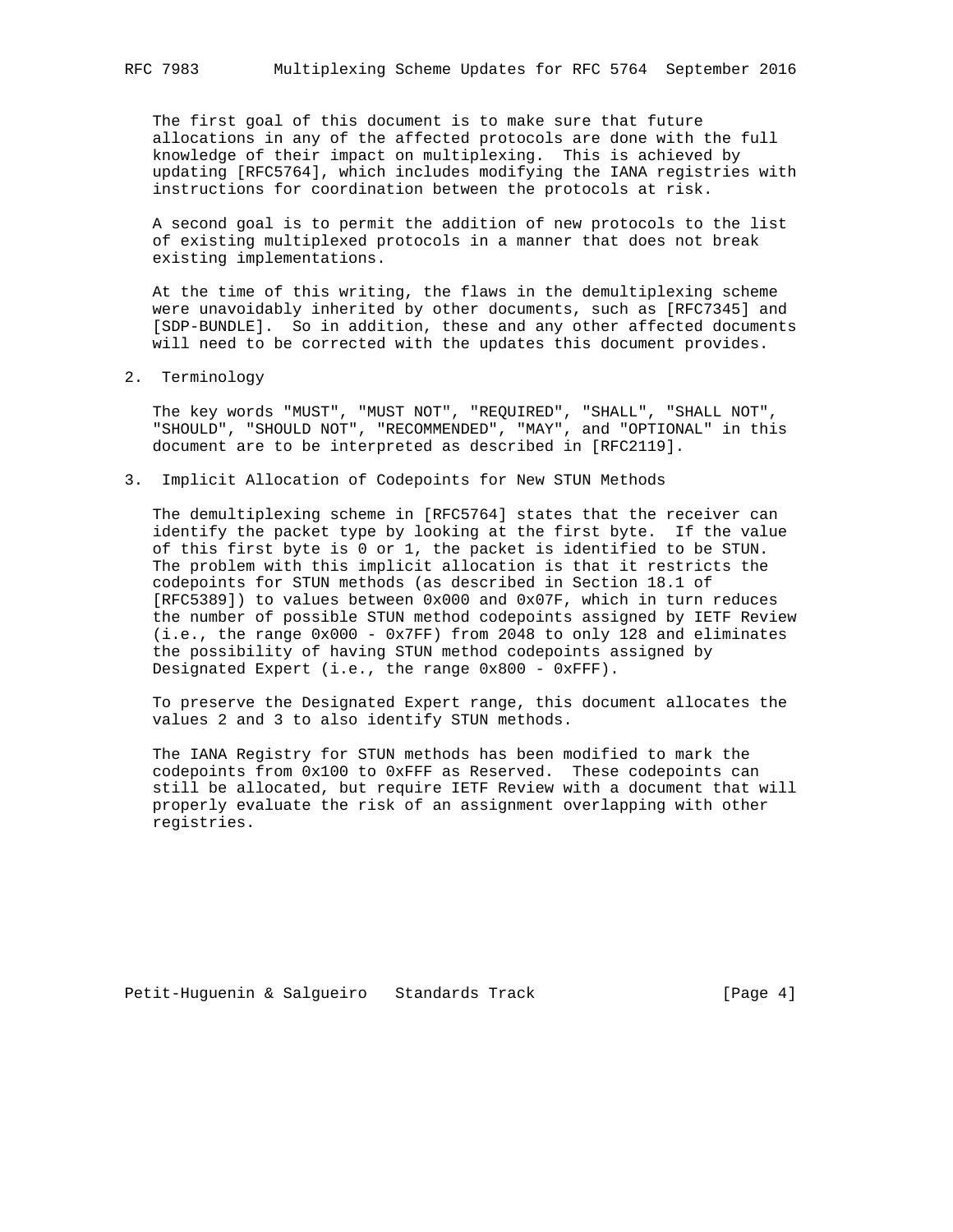In addition, this document also updates the IANA registry such that the STUN method codepoints assigned in the 0x080-0x0FF range are also assigned via Designated Expert. The "STUN Methods" registry has been changed as follows:

OLD:

 0x000-0x7FF IETF Review 0x800-0xFFF Designated Expert

NEW:

 0x000-0x07F IETF Review 0x080-0x0FF Designated Expert 0x100-0xFFF Reserved

4. Multiplexing of ZRTP

 ZRTP [RFC6189] is a protocol for media path Diffie-Hellman exchange to agree on a session key and parameters for establishing unicast SRTP sessions for Voice over IP (VoIP) applications. The ZRTP protocol is media path keying because it is multiplexed on the same port as RTP and does not require support in the signaling protocol.

 In order to prevent future documents from assigning values from the unused range to a new protocol, this document modifies the [RFC5764] demultiplexing algorithm to properly account for ZRTP [RFC6189] by allocating the values from 16 to 19 for this purpose.

5. Implicit Allocation of New Codepoints for TLS ContentTypes

 The demultiplexing scheme in [RFC5764] dictates that if the value of the first byte is between 20 and 63 (inclusive), then the packet is identified to be DTLS. For DTLS 1.0 [RFC4347] and DTLS 1.2 [RFC6347], that first byte corresponds to the TLS ContentType field. Considerations must be taken into account when assigning additional ContentTypes in the codepoint ranges 0 to 19 and 64 to 255, so this does not prevent demultiplexing when this functionality is desirable. Note that [RFC5764] describes a narrow use of DTLS that works as long as the specific DTLS version used abides by the restrictions on the demultiplexing byte (the ones that this document imposes on the "TLS ContentType Registry"). Any extension or revision to DTLS that causes it to no longer meet these constraints should consider what values may occur in the first byte of the DTLS message and what impact it would have on the multiplexing that [RFC5764] describes.

Petit-Huguenin & Salgueiro Standards Track Track [Page 5]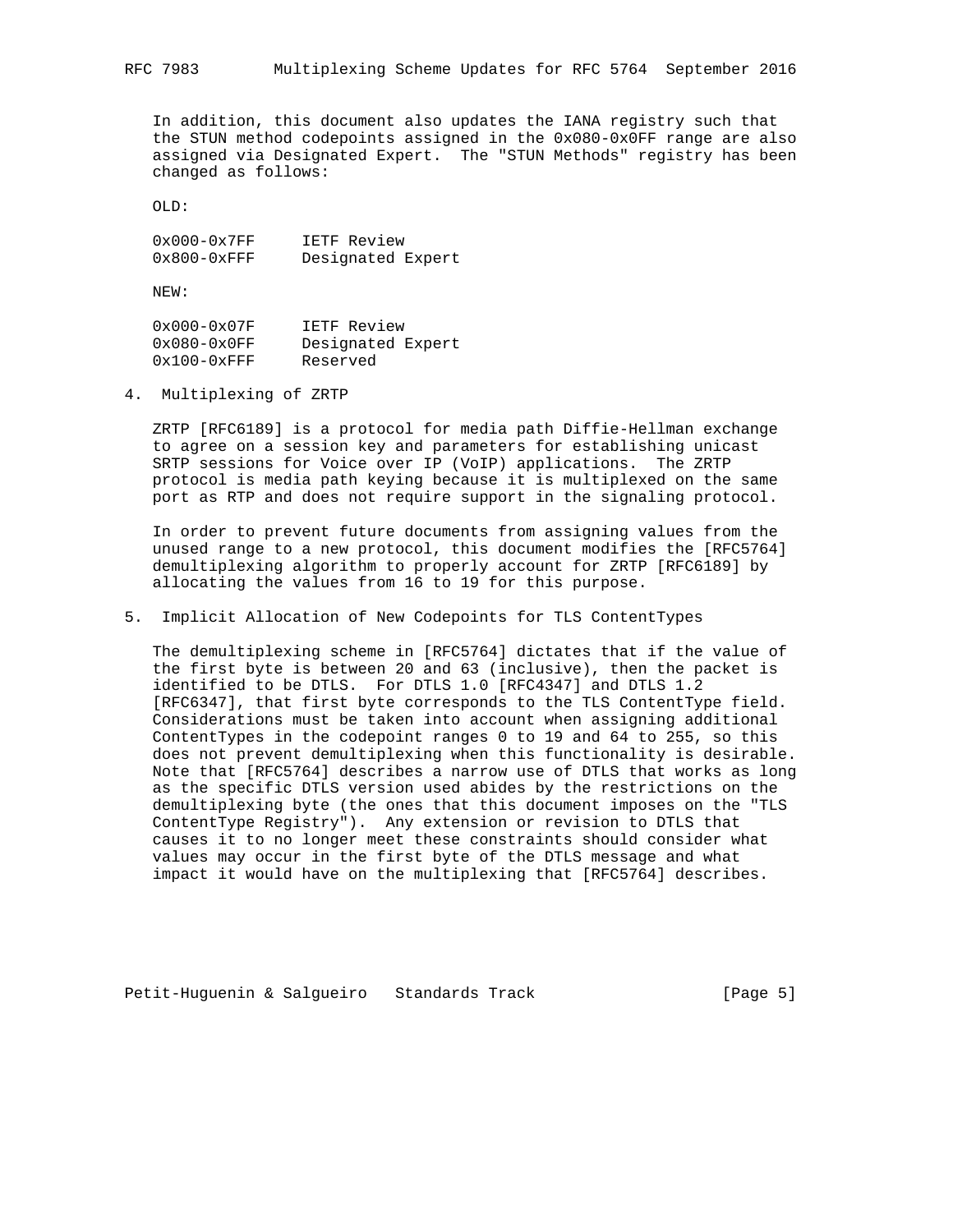With respect to TLS packet identification, this document explicitly adds a warning to the codepoints from 0 to 19 and from 64 to 255 indicating that allocations in these ranges require coordination, as described in this document. The "TLS ContentType Registry" has been changed as follows:

OLD:

| 0-19       | Unassigned         |
|------------|--------------------|
| 2.0        | change_cipher_spec |
| 2.1        | alert              |
| 2.2.       | handshake          |
| 23         | application data   |
| 2.4        | heartbeat          |
| $25 - 255$ | Unassigned         |

NEW:

| $0 - 19$   | Unassigned (Requires coordination; see RFC 7983) |
|------------|--------------------------------------------------|
| 20         | change_cipher_spec                               |
| 21         | alert                                            |
| 22         | handshake                                        |
| 23         | application data                                 |
| 2.4        | heartbeat                                        |
| $25 - 63$  | Unassigned                                       |
| $64 - 255$ | Unassigned (Requires coordination; see RFC 7983) |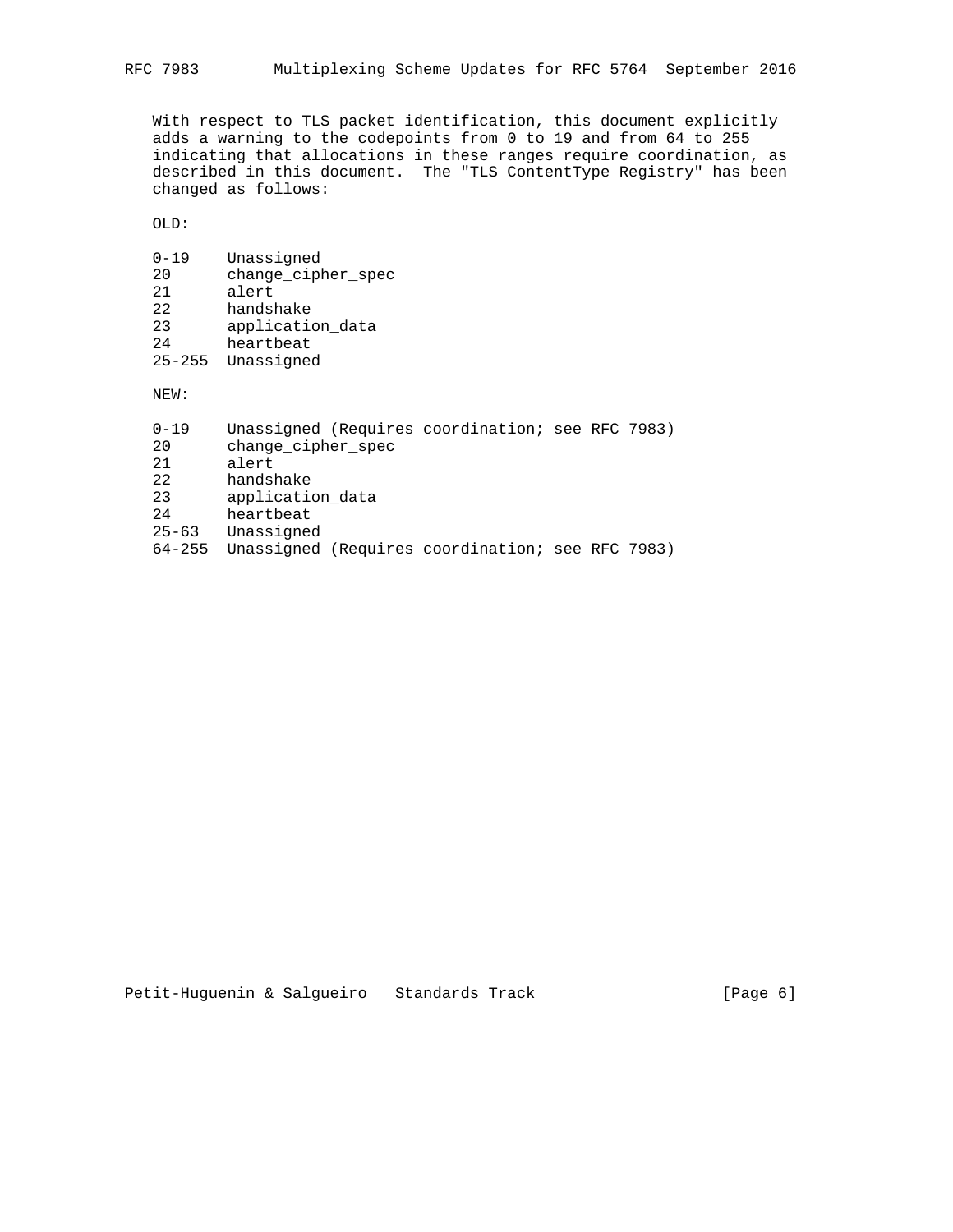# 6. Multiplexing of TURN Channels

 When used with Interactive Connectivity Establishment (ICE) [RFC5245], an implementation of RFC 5764 can receive packets on the same socket from three different paths, as shown in Figure 1:

- 1. Directly from the source
- 2. Through a NAT
- 3. Relayed by a TURN server



Figure 1: Packet Reception by an Implementation of RFC 5764

 Even if the ICE algorithm succeeded in selecting a non-relayed path, it is still possible to receive data from the TURN server. For instance, when ICE is used with aggressive nomination, the media path can quickly change until it stabilizes. Also, freeing ICE candidates is optional, so the TURN server can restart forwarding STUN connectivity checks during an ICE restart.

 TURN channels are an optimization where data packets are exchanged with a 4-byte prefix instead of the standard 36-byte STUN overhead (see Section 2.5 of [RFC5766]). The problem is that the RFC 5764 demultiplexing scheme does not define what to do with packets received over a TURN channel since these packets will start with a first byte whose value will be between 64 and 127 (inclusive). If the TURN server was instructed to send data over a TURN channel, then the demultiplexing scheme specified in RFC 5764 will reject these packets. Current implementations violate RFC 5764 for values 64 to 127 (inclusive) and they instead parse packets with such values as TURN.

Petit-Huguenin & Salgueiro Standards Track Track [Page 7]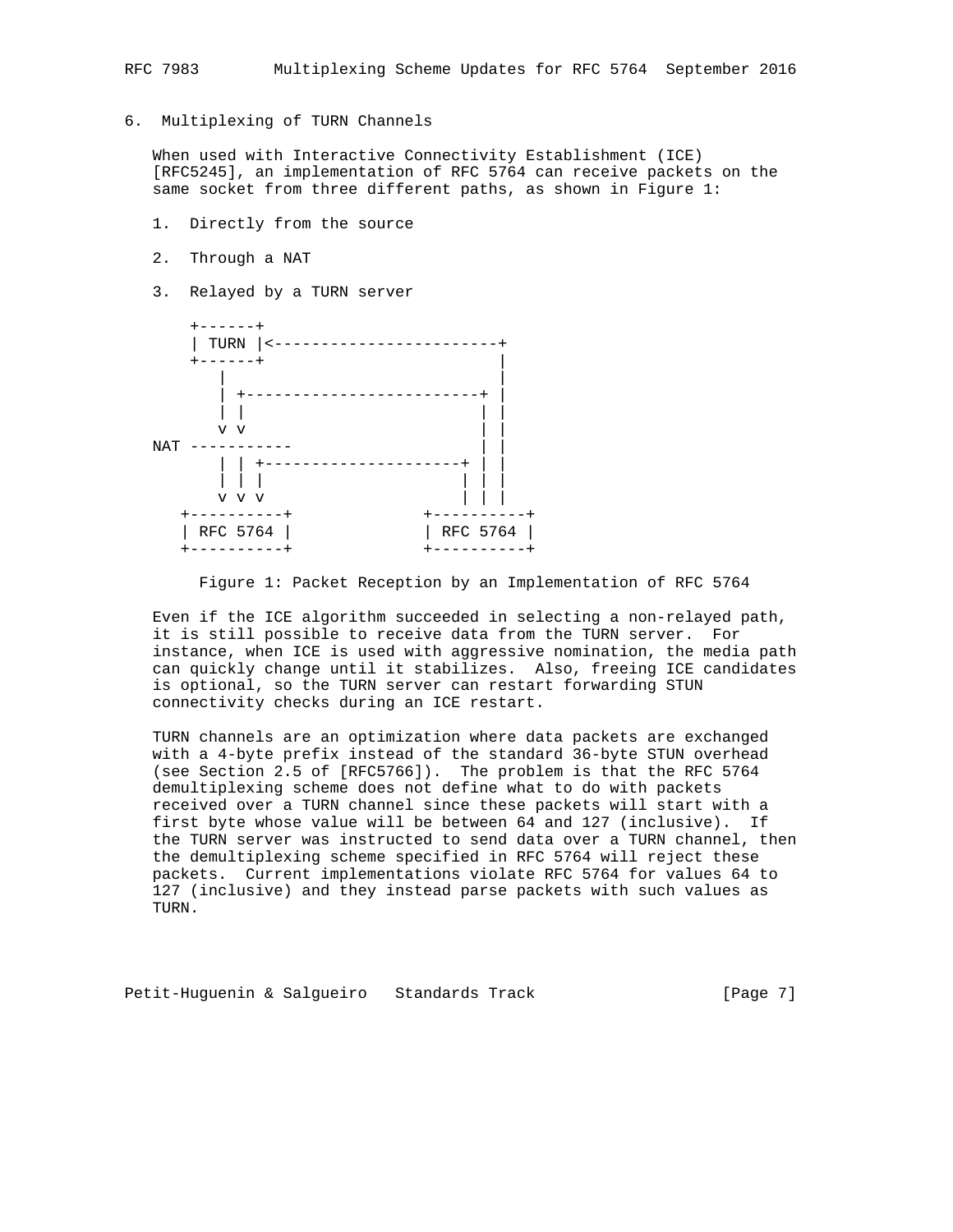In order to prevent future documents from assigning values from the unused range to a new protocol, this document modifies the demultiplexing algorithm in RFC 5764 to properly account for TURN channels by allocating the values from 64 to 79 for this purpose. This modification restricts the TURN channel space to a more limited set of possible channels when the TURN client does the channel binding request in combination with the demultiplexing scheme described in [RFC5764].

7. Updates to RFC 5764

 This document updates the text in Section 5.1.2 of [RFC5764] as follows:

OLD TEXT

 The process for demultiplexing a packet is as follows. The receiver looks at the first byte of the packet. If the value of this byte is 0 or 1, then the packet is STUN. If the value is in between 128 and 191 (inclusive), then the packet is RTP (or RTCP, if both RTCP and RTP are being multiplexed over the same destination port). If the value is between 20 and 63 (inclusive), the packet is DTLS. This process is summarized in Figure 3.

 +----------------+ | 127 < B < 192 -+--> forward to RTP | | packet --> | 19 < B < 64 -+--> forward to DTLS | |  $B < 2$  -+--> forward to STUN +----------------+

 Figure 3: The DTLS-SRTP receiver's packet demultiplexing algorithm. Here the field B denotes the leading byte of the packet.

END OLD TEXT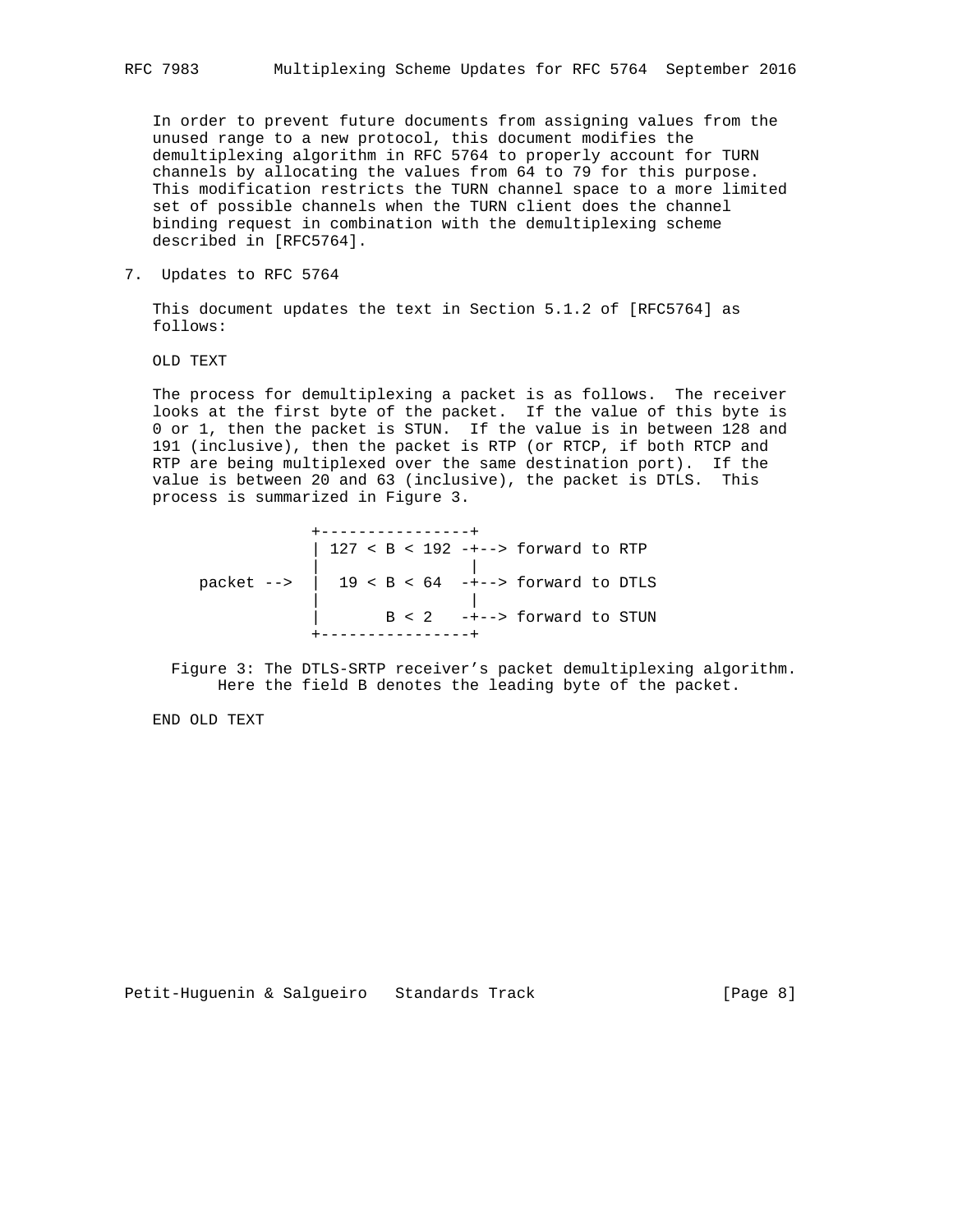# NEW TEXT

 The process for demultiplexing a packet is as follows. The receiver looks at the first byte of the packet. If the value of this byte is in between 0 and 3 (inclusive), then the packet is STUN. If the value is between 16 and 19 (inclusive), then the packet is ZRTP. If the value is between 20 and 63 (inclusive), then the packet is DTLS. If the value is between 64 and 79 (inclusive), then the packet is TURN Channel. If the value is in between 128 and 191 (inclusive), then the packet is RTP (or RTCP, if both RTCP and RTP are being multiplexed over the same destination port). If the value does not match any known range, then the packet MUST be dropped and an alert MAY be logged. This process is summarized in Figure 3.

 +----------------+  $[0..3]$  -+--> forward to STUN | | | [16..19] -+--> forward to ZRTP | | packet -->  $\left| \right|$  [20..63] ---> forward to DTLS | | | [64..79] -+--> forward to TURN Channel | | | [128..191] -+--> forward to RTP/RTCP +----------------+

Figure 3: The DTLS-SRTP receiver's packet demultiplexing algorithm.

END NEW TEXT

8. Security Considerations

 This document updates existing IANA registries and adds a new range for TURN channels in the demultiplexing algorithm.

 These modifications do not introduce any specific security considerations beyond those detailed in [RFC5764].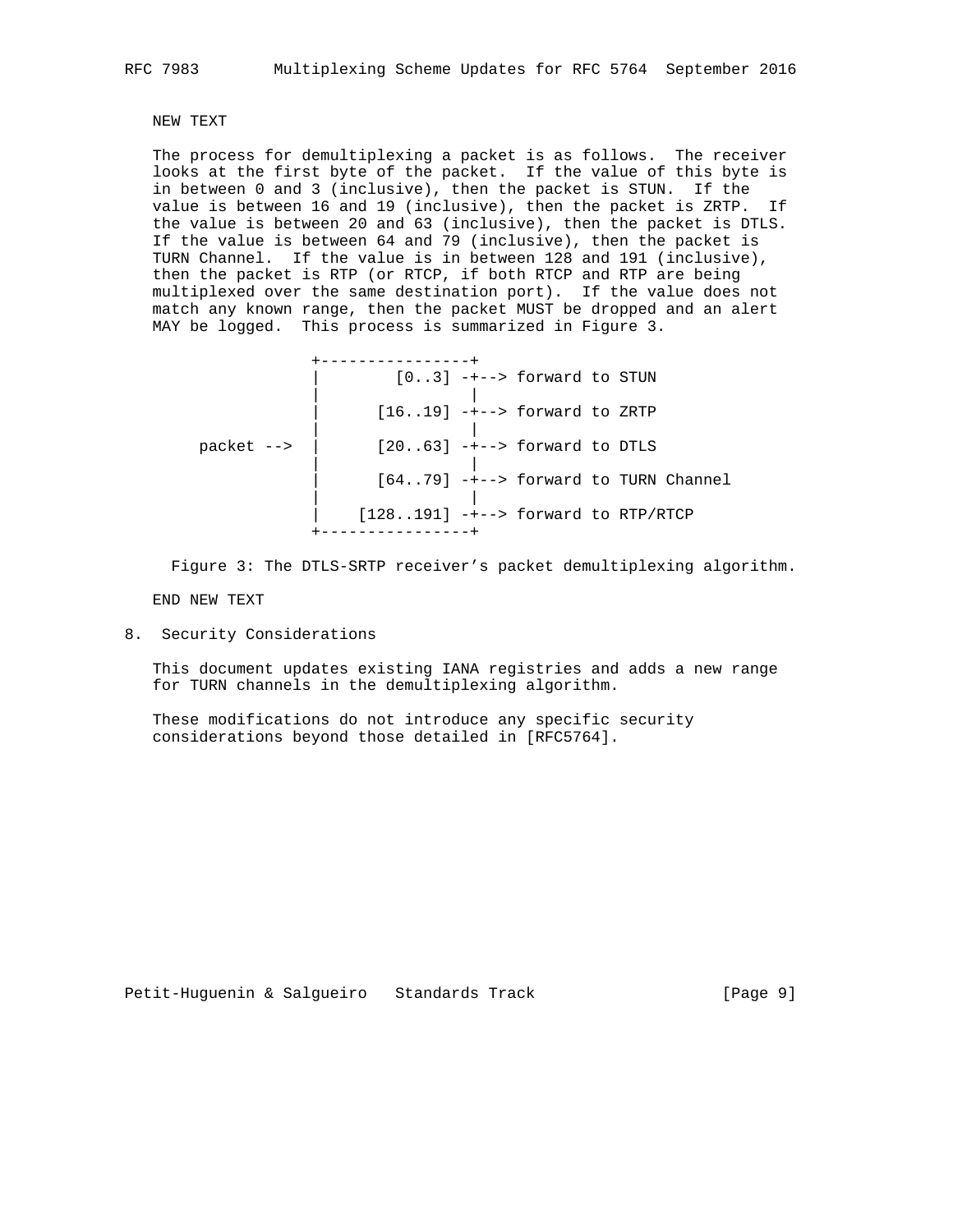### 9. IANA Considerations

9.1. STUN Methods

 This specification contains the registration information for reserved STUN Methods codepoints, as explained in Section 3 and in accordance with the procedures defined in Section 18.1 of [RFC5389].

- Value: 0x100-0xFFF
- Name: Reserved (For DTLS-SRTP multiplexing collision avoidance, see RFC 7983. Cannot be made available for assignment without IETF Review.)

Reference: RFC 5764, RFC 7983

 This specification also reassigns the ranges in the STUN Methods Registry as follows:

Range: 0x000-0x07F

Registration Procedures: IETF Review

Range: 0x080-0x0FF

Registration Procedures: Designated Expert

### 9.2. TLS ContentType

 This specification contains the registration information for reserved TLS ContentType codepoints, as explained in Section 5 and in accordance with the procedures defined in Section 12 of [RFC5246].

Value: 0-19

Description: Unassigned (Requires coordination; see RFC 7983)

DTLS-OK: N/A

Reference: RFC 5764, RFC 7983

Value: 64-255

Description: Unassigned (Requires coordination; see RFC 7983)

DTLS-OK: N/A

Reference: RFC 5764, RFC 7983

Petit-Huguenin & Salgueiro Standards Track [Page 10]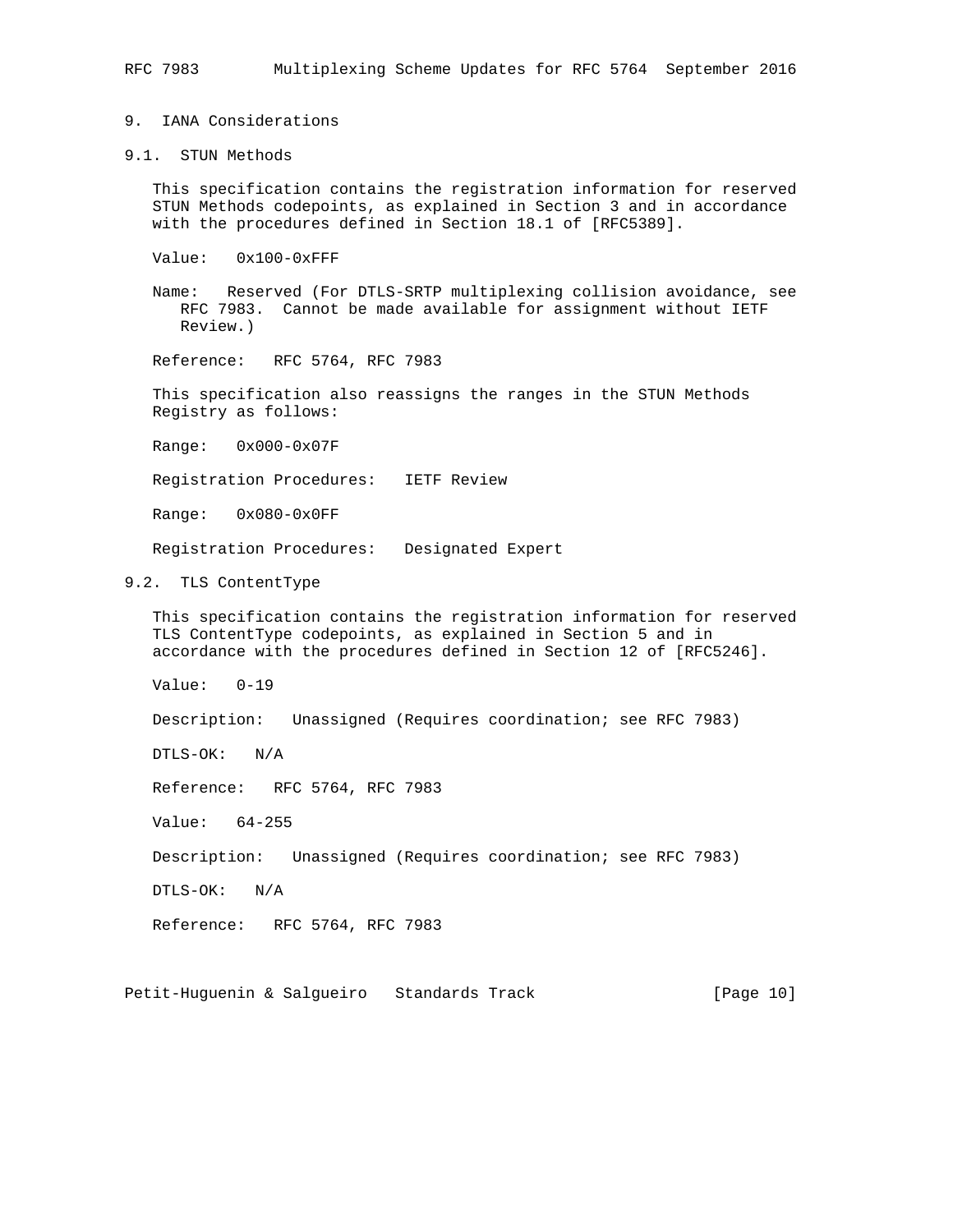9.3. Traversal Using Relays around NAT (TURN) Channel Numbers

 This specification contains the registration information for reserved codepoints in the "Traversal Using Relays around NAT (TURN) Channel Numbers" registry, as explained in Section 6 and in accordance with the procedures defined in Section 18 of [RFC5766].

Value: 0x5000-0xFFFF

 Name: Reserved (For DTLS-SRTP multiplexing collision avoidance, see RFC 7983.)

Reference: RFC 7983

- 10. References
- 10.1. Normative References
	- [RFC2119] Bradner, S., "Key words for use in RFCs to Indicate Requirement Levels", BCP 14, RFC 2119, DOI 10.17487/RFC2119, March 1997, <http://www.rfc-editor.org/info/rfc2119>.
	- [RFC3550] Schulzrinne, H., Casner, S., Frederick, R., and V. Jacobson, "RTP: A Transport Protocol for Real-Time Applications", STD 64, RFC 3550, DOI 10.17487/RFC3550, July 2003, <http://www.rfc-editor.org/info/rfc3550>.
	- [RFC3711] Baugher, M., McGrew, D., Naslund, M., Carrara, E., and K. Norrman, "The Secure Real-time Transport Protocol (SRTP)", RFC 3711, DOI 10.17487/RFC3711, March 2004, <http://www.rfc-editor.org/info/rfc3711>.
	- [RFC5245] Rosenberg, J., "Interactive Connectivity Establishment (ICE): A Protocol for Network Address Translator (NAT) Traversal for Offer/Answer Protocols", RFC 5245, DOI 10.17487/RFC5245, April 2010, <http://www.rfc-editor.org/info/rfc5245>.
	- [RFC5246] Dierks, T. and E. Rescorla, "The Transport Layer Security (TLS) Protocol Version 1.2", RFC 5246, DOI 10.17487/RFC5246, August 2008, <http://www.rfc-editor.org/info/rfc5246>.
	- [RFC5389] Rosenberg, J., Mahy, R., Matthews, P., and D. Wing, "Session Traversal Utilities for NAT (STUN)", RFC 5389, DOI 10.17487/RFC5389, October 2008, <http://www.rfc-editor.org/info/rfc5389>.

Petit-Huguenin & Salgueiro Standards Track [Page 11]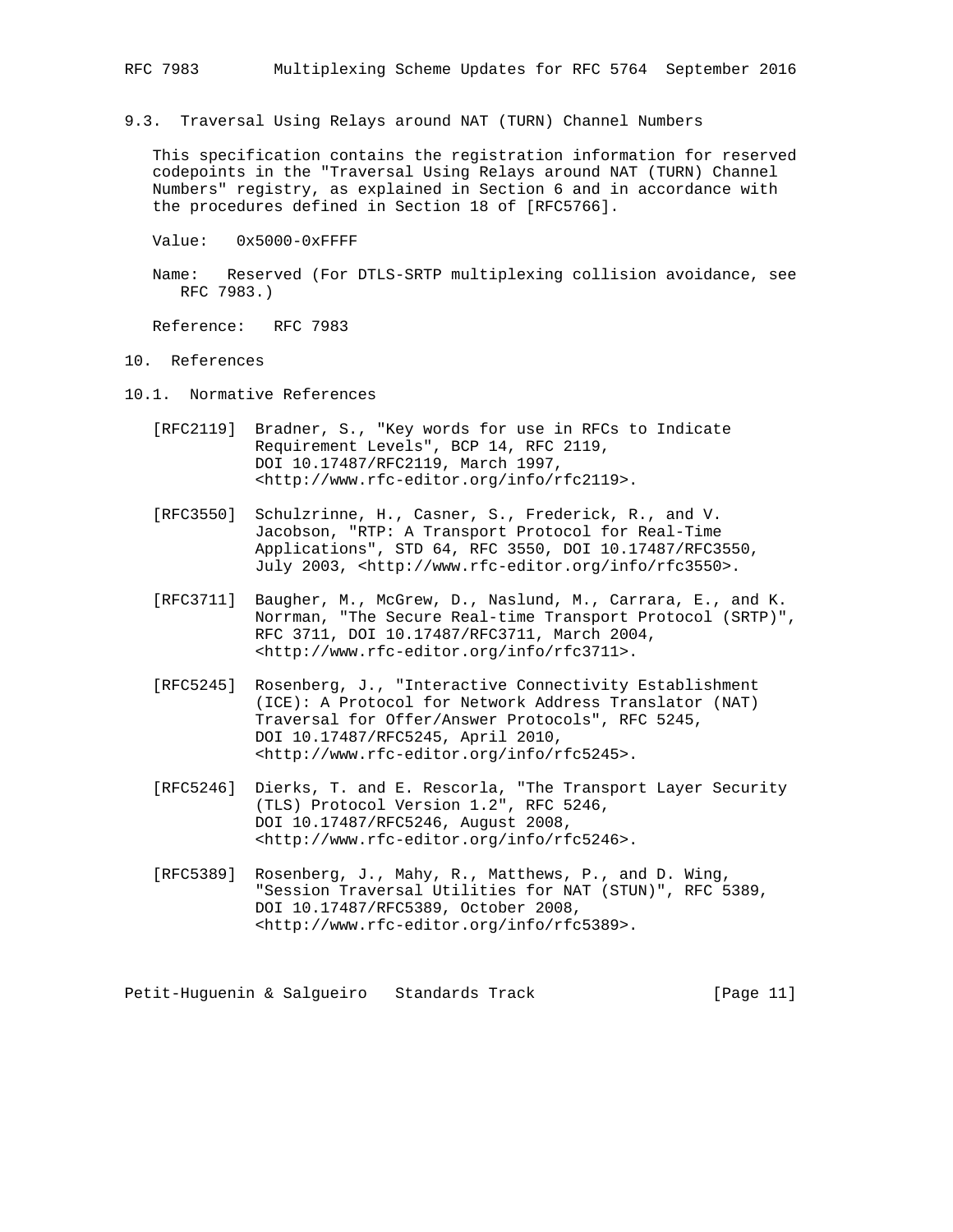- [RFC5764] McGrew, D. and E. Rescorla, "Datagram Transport Layer Security (DTLS) Extension to Establish Keys for the Secure Real-time Transport Protocol (SRTP)", RFC 5764, DOI 10.17487/RFC5764, May 2010, <http://www.rfc-editor.org/info/rfc5764>.
- [RFC5766] Mahy, R., Matthews, P., and J. Rosenberg, "Traversal Using Relays around NAT (TURN): Relay Extensions to Session Traversal Utilities for NAT (STUN)", RFC 5766, DOI 10.17487/RFC5766, April 2010, <http://www.rfc-editor.org/info/rfc5766>.
- [RFC6347] Rescorla, E. and N. Modadugu, "Datagram Transport Layer Security Version 1.2", RFC 6347, DOI 10.17487/RFC6347, January 2012, <http://www.rfc-editor.org/info/rfc6347>.
- 10.2. Informative References
	- [RFC4347] Rescorla, E. and N. Modadugu, "Datagram Transport Layer Security", RFC 4347, DOI 10.17487/RFC4347, April 2006, <http://www.rfc-editor.org/info/rfc4347>.
	- [RFC6189] Zimmermann, P., Johnston, A., Ed., and J. Callas, "ZRTP: Media Path Key Agreement for Unicast Secure RTP", RFC 6189, DOI 10.17487/RFC6189, April 2011, <http://www.rfc-editor.org/info/rfc6189>.
	- [RFC7345] Holmberg, C., Sedlacek, I., and G. Salgueiro, "UDP Transport Layer (UDPTL) over Datagram Transport Layer Security (DTLS)", RFC 7345, DOI 10.17487/RFC7345, August 2014, <http://www.rfc-editor.org/info/rfc7345>.

[SDP-BUNDLE]

 Holmberg, C., Alvestrand, H., and C. Jennings, "Negotiating Media Multiplexing Using the Session Description Protocol (SDP)", Work in Progress, draft-ietf-mmusic-sdp-bundle-negotiation-32, August 2016.